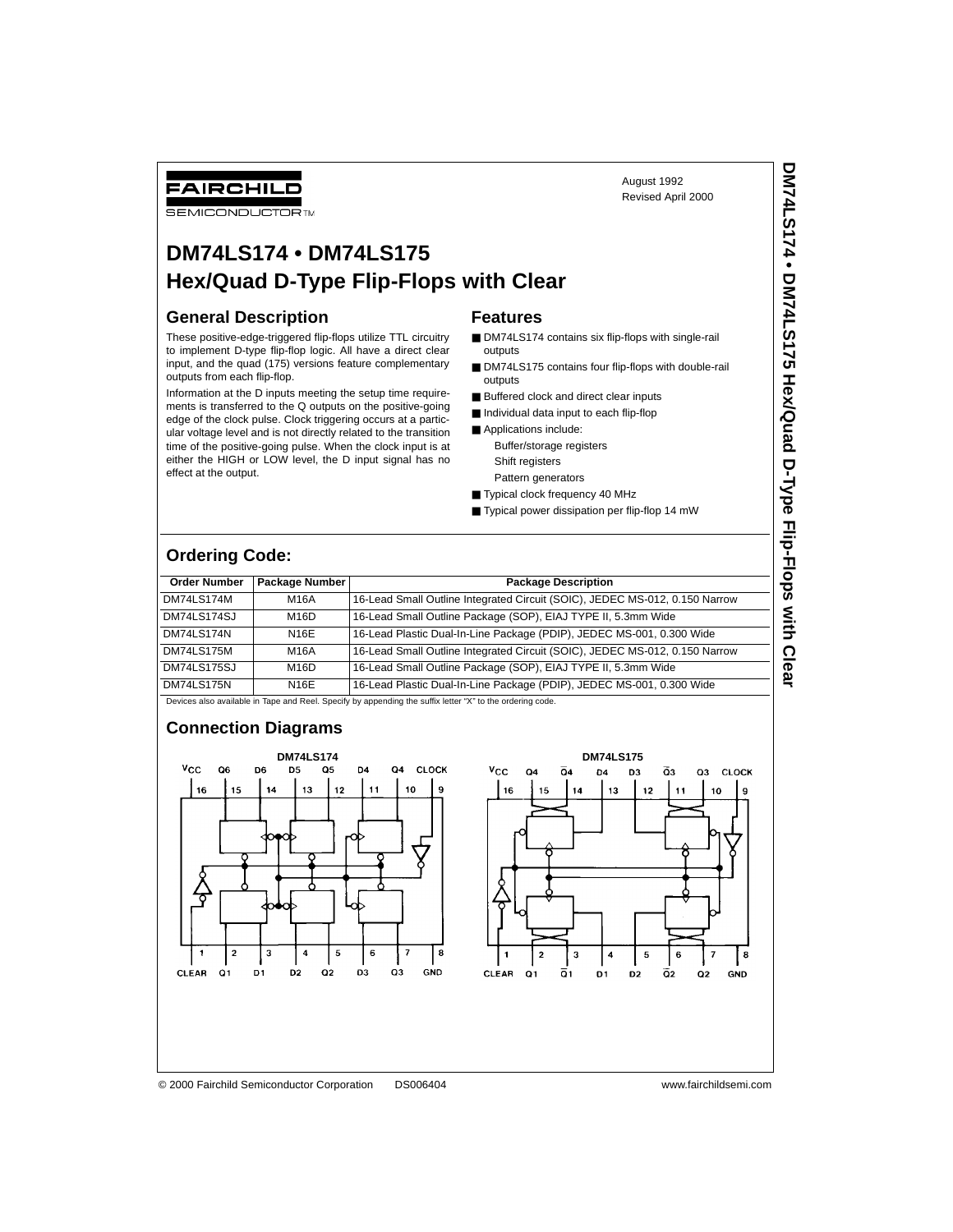# **Function Table**

(Each Flip-Flop)

| Inputs |              |   |   | Outputs |
|--------|--------------|---|---|---------|
| Clear  | <b>Clock</b> | D | ω | Q       |
|        |              | ∧ |   |         |
| н      |              | н | н |         |
| н      |              |   |   |         |
|        |              |   |   |         |

H = HIGH Level (steady state)<br>L = LOW Level (steady state)<br>X = Don't Care<br>↑ = Transition from LOW-to-HIGH level<br>Q<sub>0</sub> = The level of Q before the indicated steady-state input conditions were established.

 $\dagger$  = DM74LS175 only

# **Logic Diagrams**



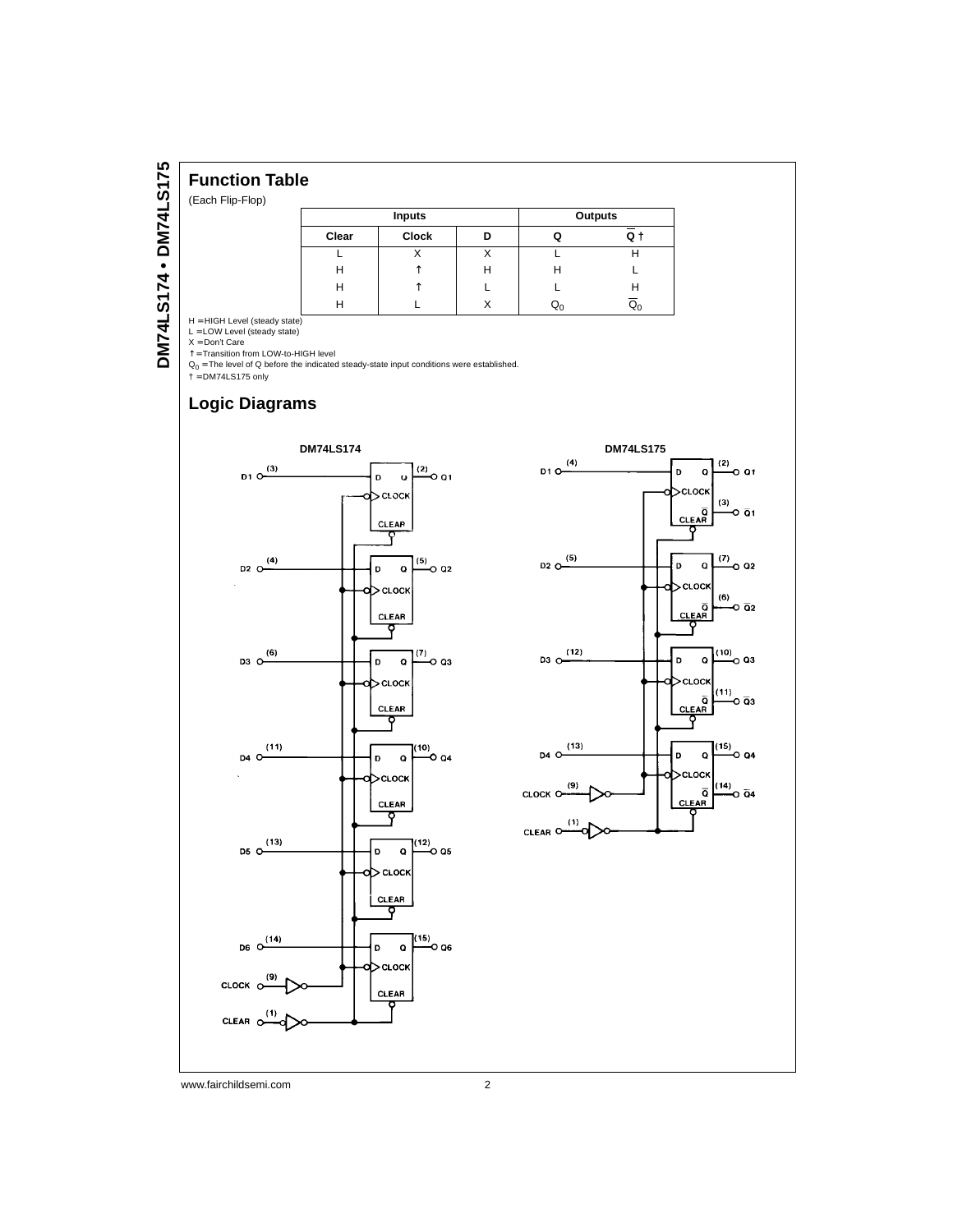### **Absolute Maximum Ratings**(Note 1)

| Supply Voltage                       | 7V                                  |
|--------------------------------------|-------------------------------------|
| Input Voltage                        | 7V                                  |
| Operating Free Air Temperature Range | $0^{\circ}$ C to +70 $^{\circ}$ C   |
| Storage Temperature Range            | $-65^{\circ}$ C to $+150^{\circ}$ C |

**Note 1:** The "Absolute Maximum Ratings" are those values beyond which the safety of the device cannot be guaranteed. The device should not be operated at these limits. The parametric values defined in the Electrical Characteristics tables are not guaranteed at the absolute maximum ratings. The "Recommended Operating Conditions" table will define the conditions for actual device operation.

# DM74LS174 • DM74LS175 **DM74LS174 • DM74LS175**

# **DM74LS174 Recommended Operating Conditions**

| Symbol                | <b>Parameter</b>                 |       | Min  | <b>Nom</b> | Max    | <b>Units</b> |
|-----------------------|----------------------------------|-------|------|------------|--------|--------------|
| $V_{\rm CC}$          | Supply Voltage                   |       | 4.75 | 5          | 5.25   | v            |
| V <sub>IH</sub>       | <b>HIGH Level Input Voltage</b>  |       | 2    |            |        | $\vee$       |
| $V_{IL}$              | <b>LOW Level Input Voltage</b>   |       |      |            | 0.8    | V            |
| <b>I<sub>OH</sub></b> | <b>HIGH Level Output Current</b> |       |      |            | $-0.4$ | mA           |
| $I_{OL}$              | LOW Level Output Current         |       |      |            | 8      | mA           |
| $f_{CLK}$             | Clock Frequency (Note 2)         |       | 0    |            | 30     | <b>MHz</b>   |
| $f_{CLK}$             | Clock Frequency (Note 3)         |       | 0    |            | 25     | <b>MHz</b>   |
| $t_{\rm W}$           | Pulse Width                      | Clock | 20   |            |        | ns           |
|                       | (Note 4)                         | Clear | 20   |            |        |              |
| $t_{\text{SU}}$       | Data Setup Time (Note 4)         |       | 20   |            |        | ns           |
| $t_H$                 | Data Hold Time (Note 4)          |       | 0    |            |        | ns           |
| $t_{REL}$             | Clear Release Time (Note 4)      |       | 25   |            |        | ns           |
| $T_A$                 | Free Air Operating Temperature   |       | 0    |            | 70     | $^{\circ}$ C |

**Note 2:**  $C_1 = 15$  pF,  $R_1 = 2$  k $\Omega$ ,  $T_A = 25^{\circ}$ C and  $V_{CC} = 5V$ .

**Note 3:**  $C_L = 50$  pF,  $R_L = 2$  k $\Omega$ ,  $T_A = 25^{\circ}$ C and  $V_{CC} = 5V$ .

**Note 4:**  $T_A = 25^\circ \text{C}$  and  $V_{CC} = 5V$ .

# **DM74LS174 Electrical Characteristics**

over recommended operating free air temperature range (unless otherwise noted)

| Symbol         | Parameter                                                     | <b>Conditions</b>                                             |              | Min   | Typ<br>(Note 5) | Max     | <b>Units</b> |
|----------------|---------------------------------------------------------------|---------------------------------------------------------------|--------------|-------|-----------------|---------|--------------|
| V <sub>1</sub> | Input Clamp Voltage                                           | $V_{CC} = Min, I_1 = -18 mA$                                  |              |       |                 | $-1.5$  | $\vee$       |
| $V_{OH}$       | <b>HIGH Level</b>                                             | $V_{\text{CC}}$ = Min, $I_{\text{OH}}$ = Max                  |              | 2.7   | 3.4             |         | V            |
|                | Output Voltage                                                | $V_{II}$ = Max, $V_{IH}$ = Min                                |              |       |                 |         |              |
| $V_{OL}$       | <b>LOW Level</b>                                              | $V_{CC}$ = Min, $I_{OL}$ = Max                                |              |       | 0.35            | 0.5     |              |
|                | Output Voltage                                                | $V_{II}$ = Max, $V_{IH}$ = Min                                |              |       |                 |         | V            |
|                |                                                               | $I_{\text{OL}} = 4 \text{ mA}$ , $V_{\text{CC}} = \text{Min}$ |              |       | 0.25            | 0.4     |              |
| J,             | Input Current @ Max Input Voltage $V_{CC} = Max$ , $V_1 = 7V$ |                                                               |              |       |                 | 0.1     | mA           |
| $I_{\rm IH}$   | <b>HIGH Level Input Current</b>                               | $V_{CC}$ = Max, $V_1$ = 2.7V                                  |              |       |                 | 20      | μA           |
| $I_{\rm IL}$   | <b>LOW Level</b>                                              | $V_{CC}$ = Max                                                | <b>Clock</b> |       |                 | $-0.4$  |              |
|                | Input Current                                                 | $V_1 = 0.4V$                                                  | Clear        |       |                 | $-0.4$  | mA           |
|                |                                                               |                                                               | Data         |       |                 | $-0.36$ |              |
| $I_{OS}$       | Short Circuit Output Current                                  | $V_{CC}$ = Max (Note 6)                                       |              | $-20$ |                 | $-100$  | mA           |
| $I_{\rm CC}$   | Supply Current                                                | $V_{CC}$ = Max (Note 7)                                       |              |       | 16              | 26      | mA           |

**Note 5:** All typicals are at  $V_{CC} = 5V$ ,  $T_A = 25^{\circ}C$ .

**Note 6:** Not more than one output should be shorted at a time, and the duration should not exceed one second.

Note 7: With all outputs OPEN and 4.5V applied to all data and clear inputs, I<sub>CC</sub> is measured after a momentary ground, then 4.5V applied to the clock.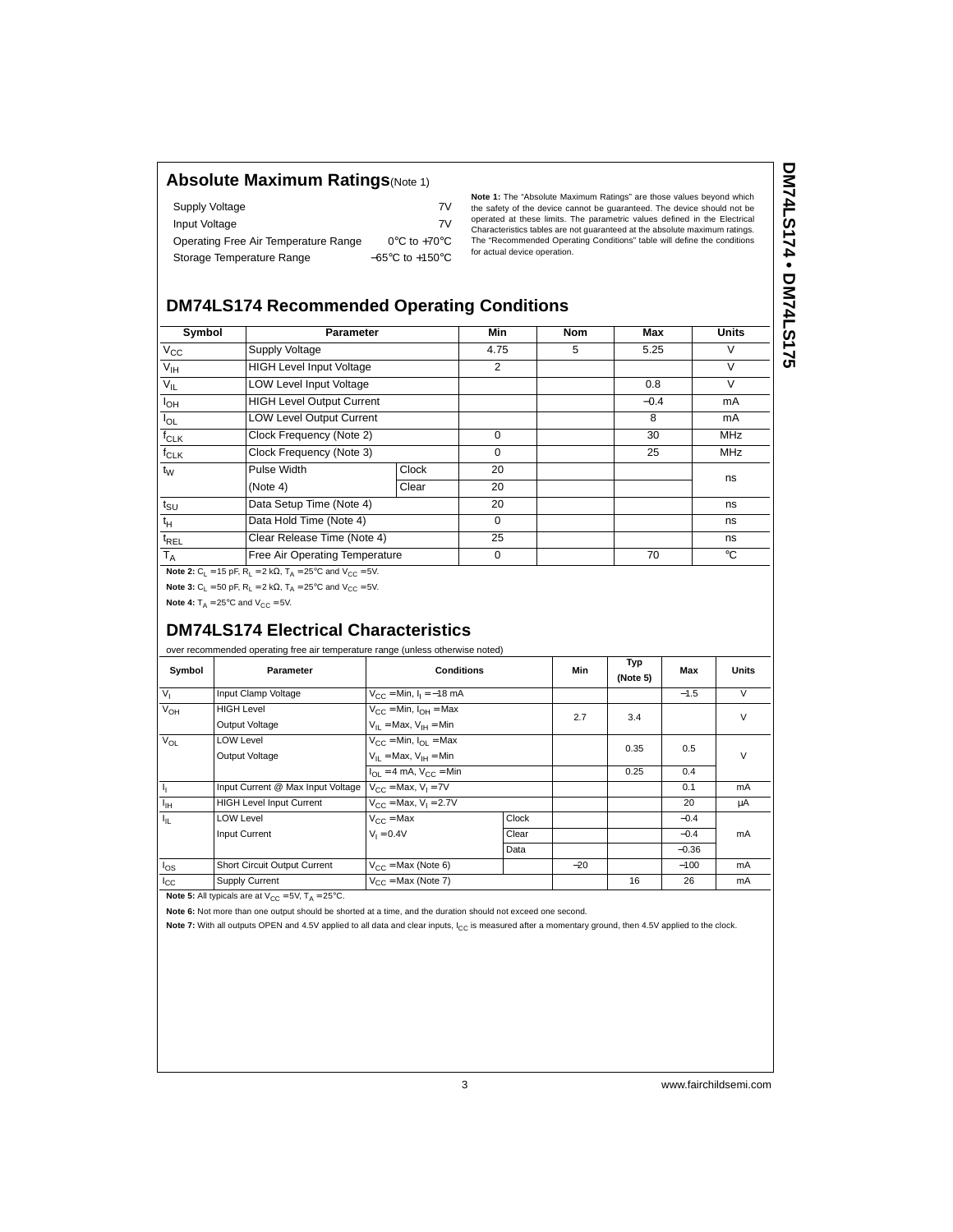|                  | at $V_{CC} = 5V$ and $T_A = 25^{\circ}C$           | From (Input)    |               | $R_1 = 2 k\Omega$ |               |     |              |
|------------------|----------------------------------------------------|-----------------|---------------|-------------------|---------------|-----|--------------|
| Symbol           | Parameter                                          | To (Output)     | $C_1 = 15 pF$ |                   | $C_1 = 50 pF$ |     | <b>Units</b> |
|                  |                                                    |                 | Min           | Max               | Min           | Max |              |
| $f_{MAX}$        | Maximum Clock Frequency                            |                 | 30            |                   | 25            |     | <b>MHz</b>   |
| $t_{PLH}$        | Propagation Delay Time<br>LOW-to-HIGH Level Output | Clock to Output |               | 30                |               | 32  | ns           |
| t <sub>PHL</sub> | Propagation Delay Time<br>HIGH-to-LOW Level Output | Clock to Output |               | 30                |               | 36  | ns           |
| t <sub>PHL</sub> | Propagation Delay Time<br>HIGH-to-LOW Level Output | Clear to Output |               | 35                |               | 42  | ns           |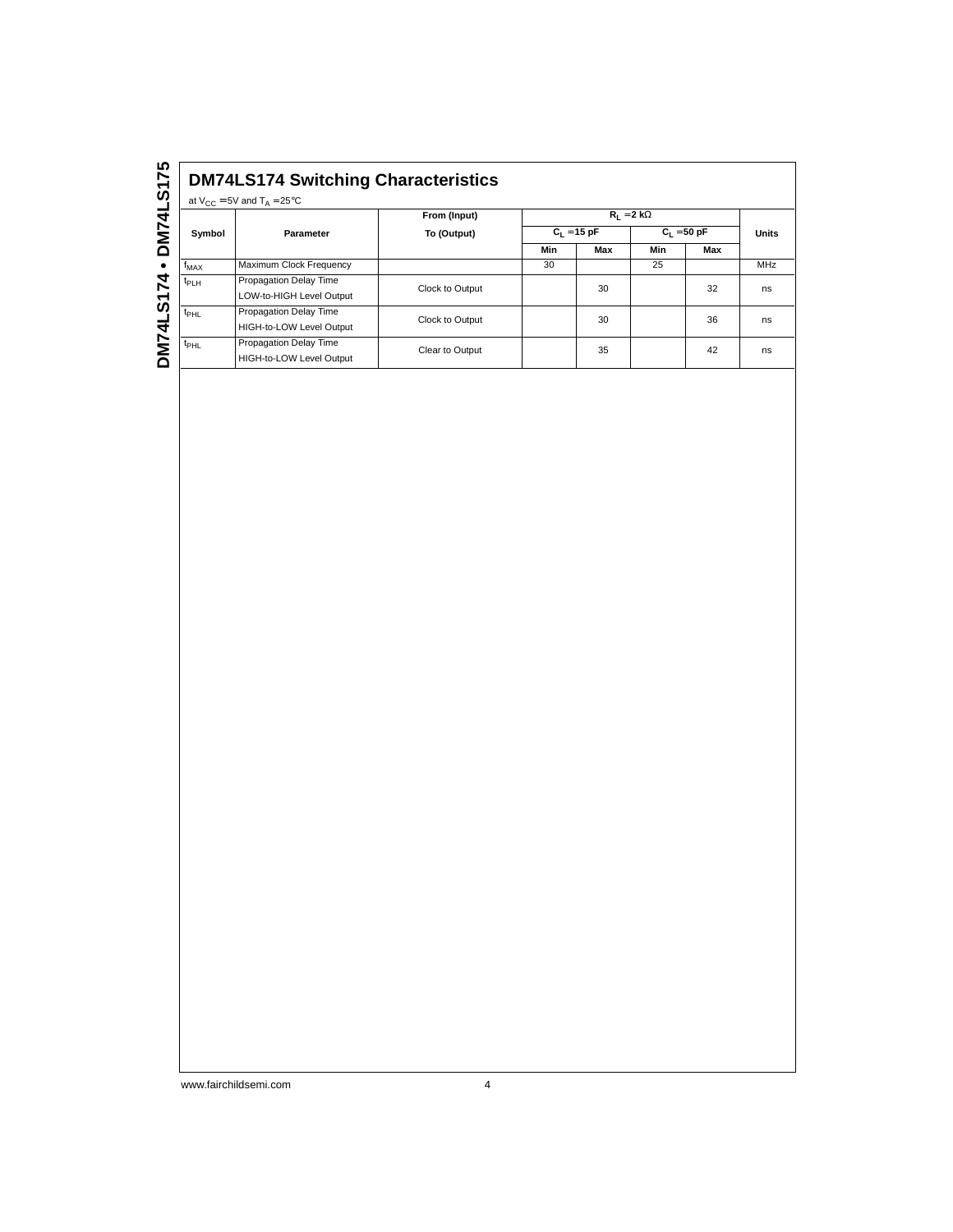| Symbol          | Parameter                        |       | Min            | <b>Nom</b> | Max    | <b>Units</b> |
|-----------------|----------------------------------|-------|----------------|------------|--------|--------------|
| $V_{\rm CC}$    | Supply Voltage                   |       | 4.75           | 5          | 5.25   | V            |
| $V_{\text{IH}}$ | <b>HIGH Level Input Voltage</b>  |       | $\overline{2}$ |            |        | V            |
| $V_{IL}$        | <b>LOW Level Input Voltage</b>   |       |                |            | 0.8    | $\vee$       |
| $I_{OH}$        | <b>HIGH Level Output Current</b> |       |                |            | $-0.4$ | mA           |
| $I_{OL}$        | <b>LOW Level Output Current</b>  |       |                |            | 8      | mA           |
| $f_{CLK}$       | Clock Frequency (Note 8)         |       | $\Omega$       |            | 30     | <b>MHz</b>   |
| $f_{CLK}$       | Clock Frequency (Note 9)         |       | $\Omega$       |            | 25     | <b>MHz</b>   |
| $t_{\rm W}$     | Pulse Width                      | Clock | 20             |            |        |              |
|                 | (Note 10)                        | Clear | 20             |            |        | ns           |
| $t_{\text{SU}}$ | Data Setup Time (Note 10)        |       | 20             |            |        | ns           |
| $t_H$           | Data Hold Time (Note 10)         |       | $\Omega$       |            |        | ns           |
| $t_{REL}$       | Clear Release Time (Note 10)     |       | 25             |            |        | ns           |
| $T_A$           | Free Air Operating Temperature   |       | $\Omega$       |            | 70     | °C           |

**Note 8:**  $C_L = 15$  pF,  $R_L = 2$  k $\Omega$ ,  $T_A = 25^{\circ}$ C and  $V_{CC} = 5V$ . **Note 9:**  $C_L = 50$  pF,  $R_L = 2$  k $\Omega$ ,  $T_A = 25^{\circ}$ C and  $V_{CC} = 5V$ .

**Note 10:**  $T_A = 25^{\circ}$ C and  $V_{CC} = 5V$ .

# **DM74LS175 Electrical Characteristics**

over recommended operating free air temperature range (unless otherwise noted)

| Symbol         | <b>Parameter</b>                                              | <b>Conditions</b>                                             |              | Min   | Typ<br>(Note 11) | Max     | <b>Units</b> |
|----------------|---------------------------------------------------------------|---------------------------------------------------------------|--------------|-------|------------------|---------|--------------|
| V <sub>1</sub> | Input Clamp Voltage                                           | $V_{CC}$ = Min, $I_1$ = -18 mA                                |              |       |                  | $-1.5$  | $\vee$       |
| $V_{OH}$       | <b>HIGH Level</b>                                             | $V_{CC}$ = Min, $I_{OH}$ = Max                                |              | 2.7   | 3.4              |         | V            |
|                | Output Voltage                                                | $V_{II}$ = Max, $V_{IH}$ = Min                                |              |       |                  |         |              |
| $V_{OL}$       | <b>LOW Level</b>                                              | $V_{CC}$ = Min, $I_{OL}$ = Max                                |              |       | 0.35             | 0.5     |              |
|                | Output Voltage                                                | $V_{II}$ = Max, $V_{IH}$ = Min                                |              |       |                  |         | V            |
|                |                                                               | $I_{\text{OL}} = 4 \text{ mA}$ , $V_{\text{CC}} = \text{Min}$ |              |       | 0.25             | 0.4     |              |
| J,             | Input Current @ Max Input Voltage $V_{CC} = Max$ , $V_1 = 7V$ |                                                               |              |       |                  | 0.1     | mA           |
| $I_{\rm{H}}$   | <b>HIGH Level Input Current</b>                               | $V_{CC}$ = Max, $V_1$ = 2.7V                                  |              |       |                  | 20      | μA           |
| Ιų,            | <b>LOW Level</b>                                              | $V_{C}$ = Max                                                 | <b>Clock</b> |       |                  | $-0.4$  |              |
|                | Input Current                                                 | $V_1 = 0.4V$                                                  | Clear        |       |                  | $-0.4$  | mA           |
|                |                                                               |                                                               | Data         |       |                  | $-0.36$ |              |
| $I_{OS}$       | Short Circuit Output Current                                  | $V_{CC}$ = Max (Note 12)                                      |              | $-20$ |                  | $-100$  | mA           |
| $I_{\rm CC}$   | Supply Current                                                | $V_{\text{CC}}$ = Max (Note 13)                               |              |       | 11               | 18      | mA           |

**Note 11:** All typicals are at  $V_{CC} = 5V$ ,  $T_A = 25^{\circ}$ C.

**Note 12:** Not more than one output should be shorted at a time, and the duration should not exceed one second.

Note 13: With all outputs OPEN and 4.5V applied to all data and clear inputs, I<sub>CC</sub> is measured after a momentary ground, then 4.5V applied to the clock input.

# **DM74LS175 Switching Characteristics**

| Symbol           |                                                    | From (Input)                 |               |     |               |     |              |
|------------------|----------------------------------------------------|------------------------------|---------------|-----|---------------|-----|--------------|
|                  | Parameter                                          | To (Output)                  | $C_1 = 15 pF$ |     | $C_1 = 50 pF$ |     | <b>Units</b> |
|                  |                                                    |                              | Min           | Max | Min           | Max |              |
| $f_{MAX}$        | Maximum Clock Frequency                            |                              | 30            |     | 25            |     | <b>MHz</b>   |
| t <sub>PLH</sub> | Propagation Delay Time<br>LOW-to-HIGH Level Output | Clock to Q or $\overline{Q}$ |               | 30  |               | 32  | ns           |
| t <sub>PHL</sub> | Propagation Delay Time<br>HIGH-to-LOW Level Output | Clock to Q or $\overline{Q}$ |               | 30  |               | 36  | ns           |
| t <sub>PLH</sub> | Propagation Delay Time<br>LOW-to-HIGH Level Output | Clear to $\overline{Q}$      |               | 25  |               | 29  | ns           |
| t <sub>PHL</sub> | Propagation Delay Time<br>HIGH-to-LOW Level Output | Clear to Q                   |               | 35  |               | 42  | ns           |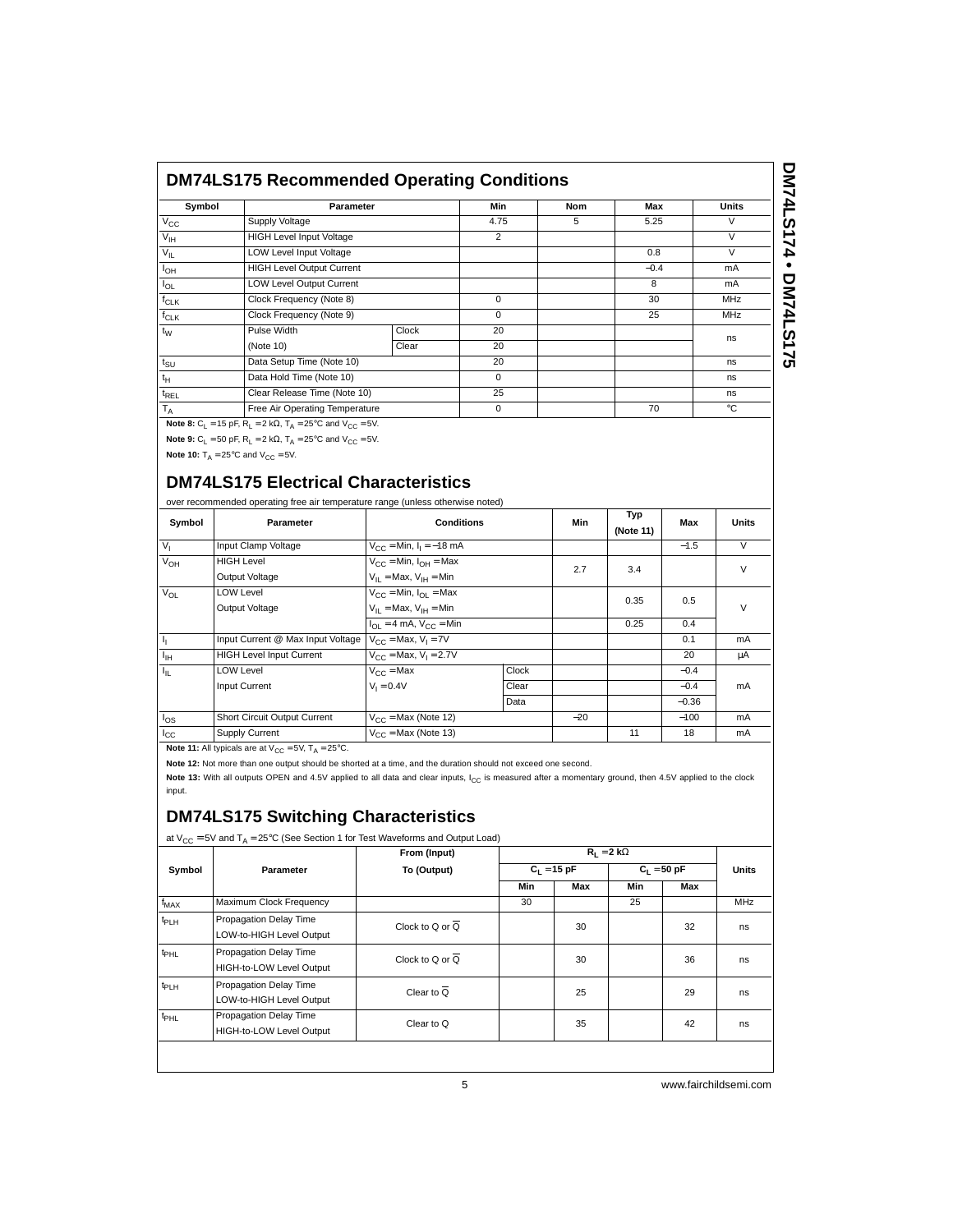

www.fairchildsemi.com 6